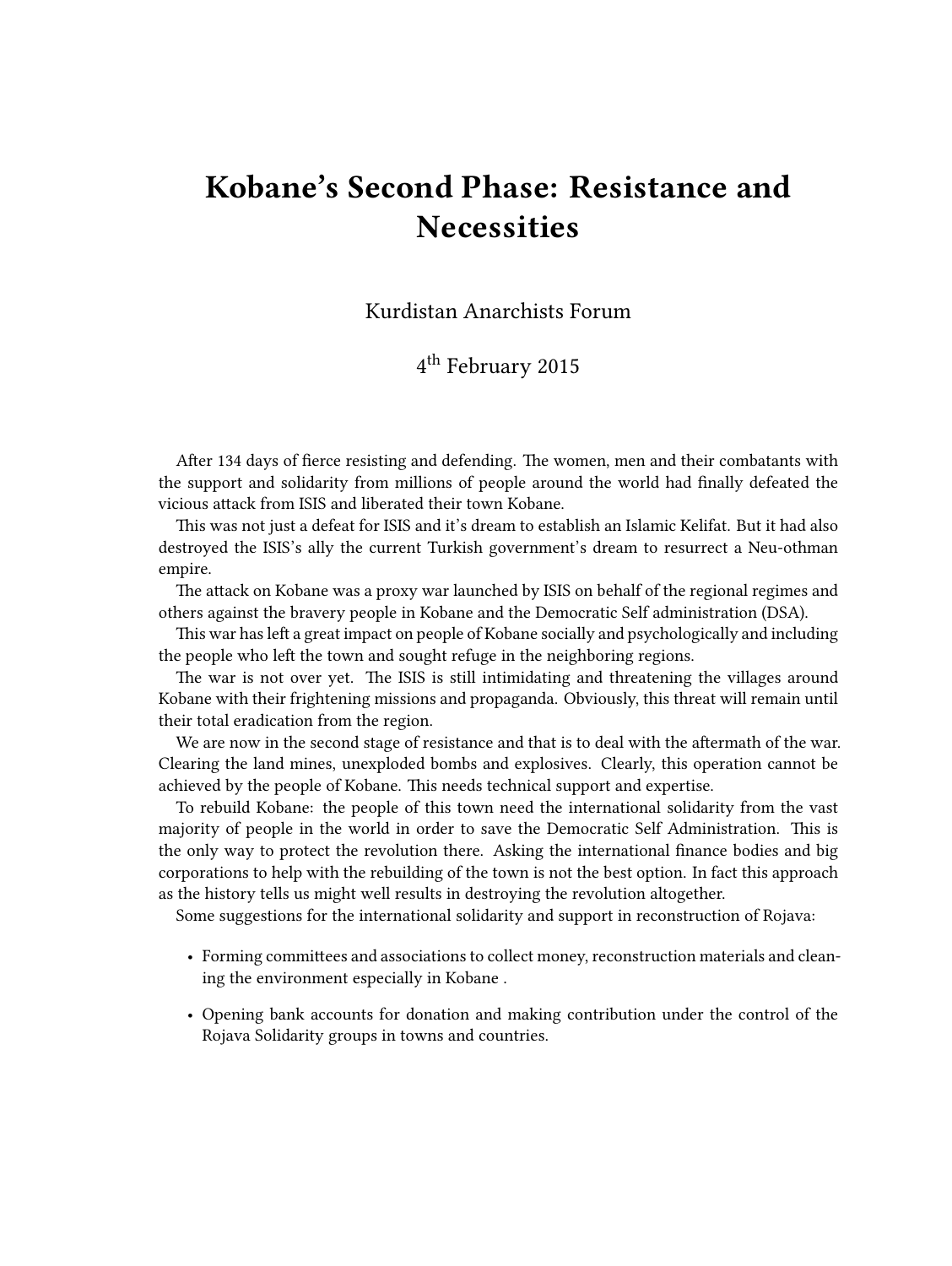- Forming different groups and committees in the towns of any countries where is possible to collect anything, any materials that Rojave needs for reconstruction. Ensuring that whatever has been collected will be transferring quickly and safely to Rojava. Setting up storages on the borders of Kurdistan region of Iraq, Iran and Turkey before transferring them to Rojava through opening of humanitarian corridor.
- Collecting medicine and hospital equipments to all three Cantons of Rojava: Jazeera, Kobane and Efrin
- Building schools, hospitals, play fields and special places for rehabilitation and psychological supports of war's victims and refugees.
- Providing independent telephone lines and Internet connection to all three Cantons : Efrin, Jazerra and Kobane, not relying on neighbouring countries lines any more, the lines and Internet connection should be outside of their control.
- Allowing the volunteers who can help physically and mentally to go there in order to participate directly to support people and also helping in reconstruction of Kobane and the rest of Rojava.
- Allowing the volunteers who are expert in energy fields, agriculture, industries and building construction to participate and offer whatever they can.
- Any steps that will be done must be in consultation with the local people in Rojava who involved in Communes and the rest of the other local groups with coordination with people of DSA and they should be the decision makers.
- We see the participating and solidarity to Rojava as an anarchist natural practical duty. We hope the above suggestions and some more from other comrades be put in practice. We believe this practical work should not be just related to Rojava , but can be considered to anywhere in this world especially those places that has been destroyed by war. This can be an evident that anarchists work in rebuilding the society in every aspects of life.

We believe that nothing is perfect and immune from criticism, so do these suggestions. We hope our suggestion create debates and discussion among all the anarchist comrades . We also like to stress that our suggestions are not just about Kobane / Rojava because there is possibility that we face the same duty in elsewhere in this world in nearest future .